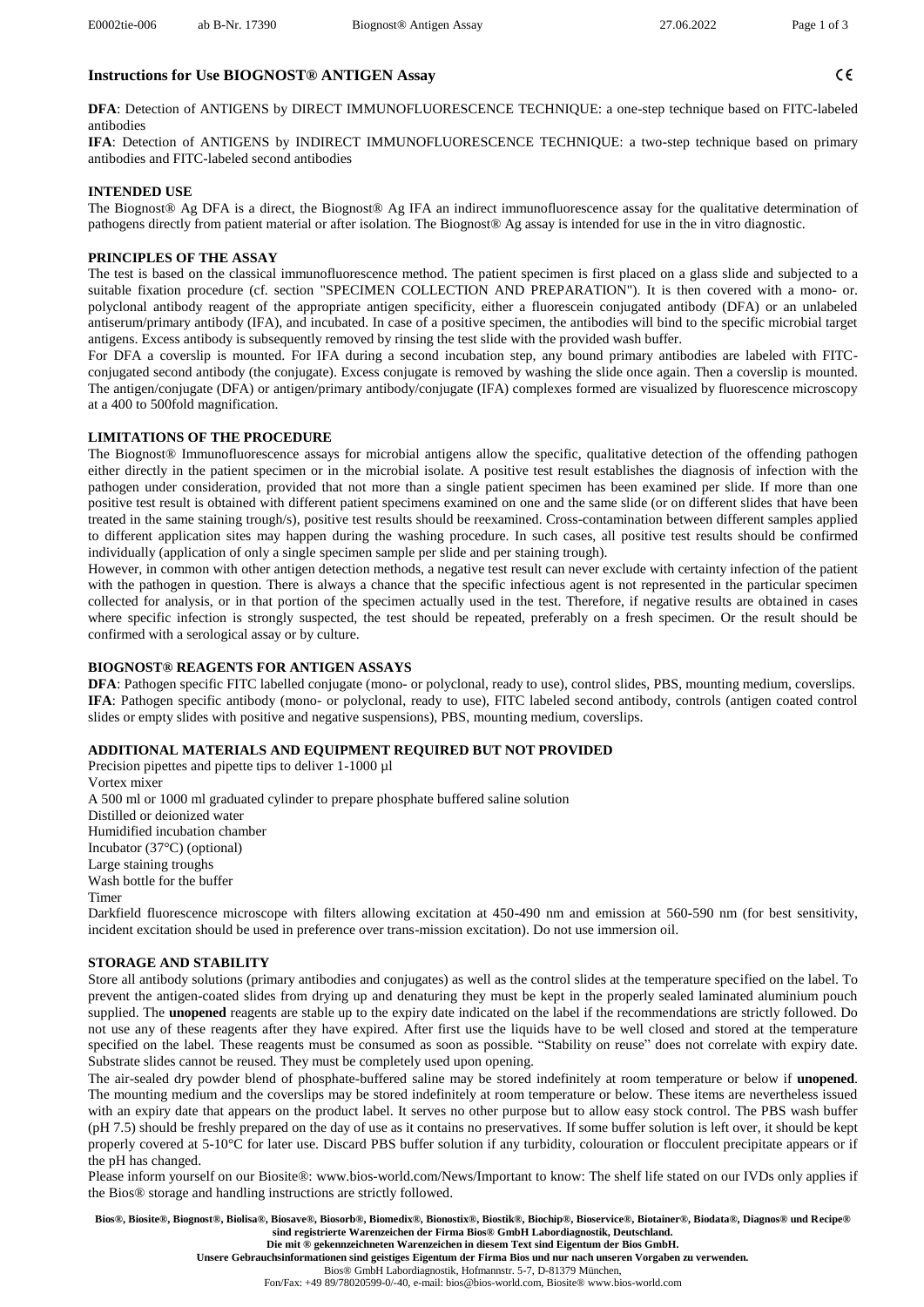#### **SAFETY PRECAUTIONS**

1. All reagents are for in vitro diagnostic use only.

2. All the patient specimens used in antigen detection assays are potentially infectious and must be handled with appropriate care. 3. The antibody solutions (primary antibodies and conjugates) and the mounting medium contain 0.09% sodium azide or other preservative. All preservatives are poisonous. Azide containing reagents must not be brought into contact with any copper or lead containing objects, for example certain drain pipes, as this could lead to formation of explosive metal azides.

4. As specified on the product label, some of the conjugates contain the dye Evans blue for counterstaining. Evans blue is a possible carcinogen (a class 1\* poison according to the Swiss poisons schedule). Users are advised to take care not to swallow these conjugates and to avoid any contact with the skin.

5. The safety regulations of trade associations and of the respective institute (laboratory) should be strictly followed (see notices, laboratory guidlines, safety instructions etc.).

6. Actual Good Laboratory Practice rules (GLP guide lines) should always be followed.

7. Materials and reagents used in the test must be disposed off in compliance with the applicable legal regulations and the workplace has to be disinfected.

# **SPECIMEN COLLECTION AND PREPARATION**

Specimen collection, stabilization of specimen, transportation and preparation of the sample for the assay contribute considerably to the relevance of test result. So prior to running Biognost® antigen assays laboratories should install antigen collection and handling procedure (together with clinicians and pathologists).

In the case of gastrointestinal infections, the microbial antigen in question is best determined in stool specimens which may be preserved in 10% formalin. (Preservation with polyvinyl alcohol or thimerosal-iodine-formaldehyde is not suitable).

In the case of respiratory infections, specific antigen detection is possible in any specimen obtained by one of the following methods: bronchoalveolar lavage, bronchoscopic biopsy, transtracheal aspiration, (induced) sputum, throat or nasopharyngeal swab, pleural puncture, autopsy and culture (culture confirmation test).

When using sputum specimens for testing, pretreatment of samples with dithio-threitol or N-acetyl cysteine reduces samples' viscosity. HSV is readily detectable in vesicular fluid or vesicle scrapings).

Reliable detection of intracellular microbial antigens is only possible if the collected specimen contains a sufficient number of infected cells. To preserve microbial infectivity in cases where parallel analysis or confirmation of test results by cell culture is desired, specimens should be immediately transferred into a suitable transport medium after being collected from the patient.

#### **Fixation/Inactivation**:

A separate test slide is used for each patient. Apply the appropriately prepared specimen to the test slide and allow the slide to air-dry completely at room temperature (15-30 min, depending on the thickness of the substrate). Please note that samples which have not been properly dried onto the slide tend to become easily detached during the washing steps. Next, the test slide is subjected to a heat- and/or acetone- and/or formalin-fixation step (single-, double- or triple fixation). When all residual solvent has evaporated from the slide, the sample is ready for incubation with the antigen-specific antibody, that is either unlabeled primary antibody for the indirect immunofluorescence technique (IFA) or fluorescein conjugated antibody for the direct technique (DFA). For specimen collection and preparation for eucaryotes please refer to actual literature.

**QUALITY CONTROL AND TROUBLE SHOOTING**

A control slide for positive and negative control of the antiserum and/or the conjugate should be included with each run.

If the control slide does not demonstrate the expected reactions, the test is invalid and has to be repeated. In case control slides do not show perfect results check the following: have any components been used in the assay that were not originally supplied by Bios (e.g. coverslips, mounting medium etc. from another supplier); was the buffer freshly prepared; are there any functional deficiencies concerning the fluorescence microscope, such as oil smeared objective lenses, poor optical adjustment, weak light source; have slides and reagents been stored correctly or have any components been used which have already expired; was the incubation chamber sufficiently humidified (during slide processing application sites must not be allowed to dry up at any stage), have slides been labeled with a felt-tipped marker pen etc.. Never force the warming up process of the reagents by applying heat.

Use separate wash troughs for each slide. To avoid unbonding or destroying of the fixed antigen, do not stir during washing procedures.

Warranty by Bios is extended only if directions of use are strictly followed, if solely Bios products are verifably applied in the test, and if the test is accomplished by qualified personnel.

## **ASSAY PROCEDURE**

Before starting the assay, allow the Biognost® slides, controls and conjugates to equilibrate to room temperature. This takes about 5 min. The controls and conjugates are formulated ready for use and thus do not require any further dilution for the assay.

#### **I. Direct Immunofluorescence Assay (DFA):**

1. Apply to the test slide a sufficient volume (one or several drops) of the ready-to-use conjugate such that the fixed patient specimen is completely covered.

2. Incubate slides 30 minutes at room temperature or at 37°C (intracellular organisms) in a humidified incubation chamber. Protect slides from direct sunlight; keep away from heaters.

3. Remove slides from chamber, drain off excess liquid and carefully rinse slides with phosphate buffered saline. (Do not aim the buffer stream directly onto the application sites!)

4. Immerse slides 2x 5 min in a bath of phosphate buffered saline; use large staining troughs and change buffer between cycles. Use separate wash troughs for each slide. To avoid unbonding or destroying of the fixed antigen, do not stir during washing procedures. 5. Briefly dry slides around the application site with absorbent paper. The substrate must not be allowed to dry at this stage. Therefore, proceed immediately with step 6.

6. Mount coverslips by placing 2 or 3 drops of mounting medium on each slide and, to avoid entrapping air bubbles, carefully lower the coverslip from one end of the slide to the other. Any overflowing mounting medium should be wiped off with buffer moistened paper

**Bios®, Biosite®, Biognost®, Biolisa®, Biosave®, Biosorb®, Biomedix®, Bionostix®, Biostik®, Biochip®, Bioservice®, Biotainer®, Biodata®, Diagnos® und Recipe® sind registrierte Warenzeichen der Firma Bios® GmbH Labordiagnostik, Deutschland. Die mit ® gekennzeichneten Warenzeichen in diesem Text sind Eigentum der Bios GmbH.**

**Unsere Gebrauchsinformationen sind geistiges Eigentum der Firma Bios und nur nach unseren Vorgaben zu verwenden.**

Bios® GmbH Labordiagnostik, Hofmannstr. 5-7, D-81379 München,

Fon/Fax: +49 89/78020599-0/-40, e-mail: [bios@bios-world.com,](mailto:bios@bios-world.com) Biosite® www.bios-world.com